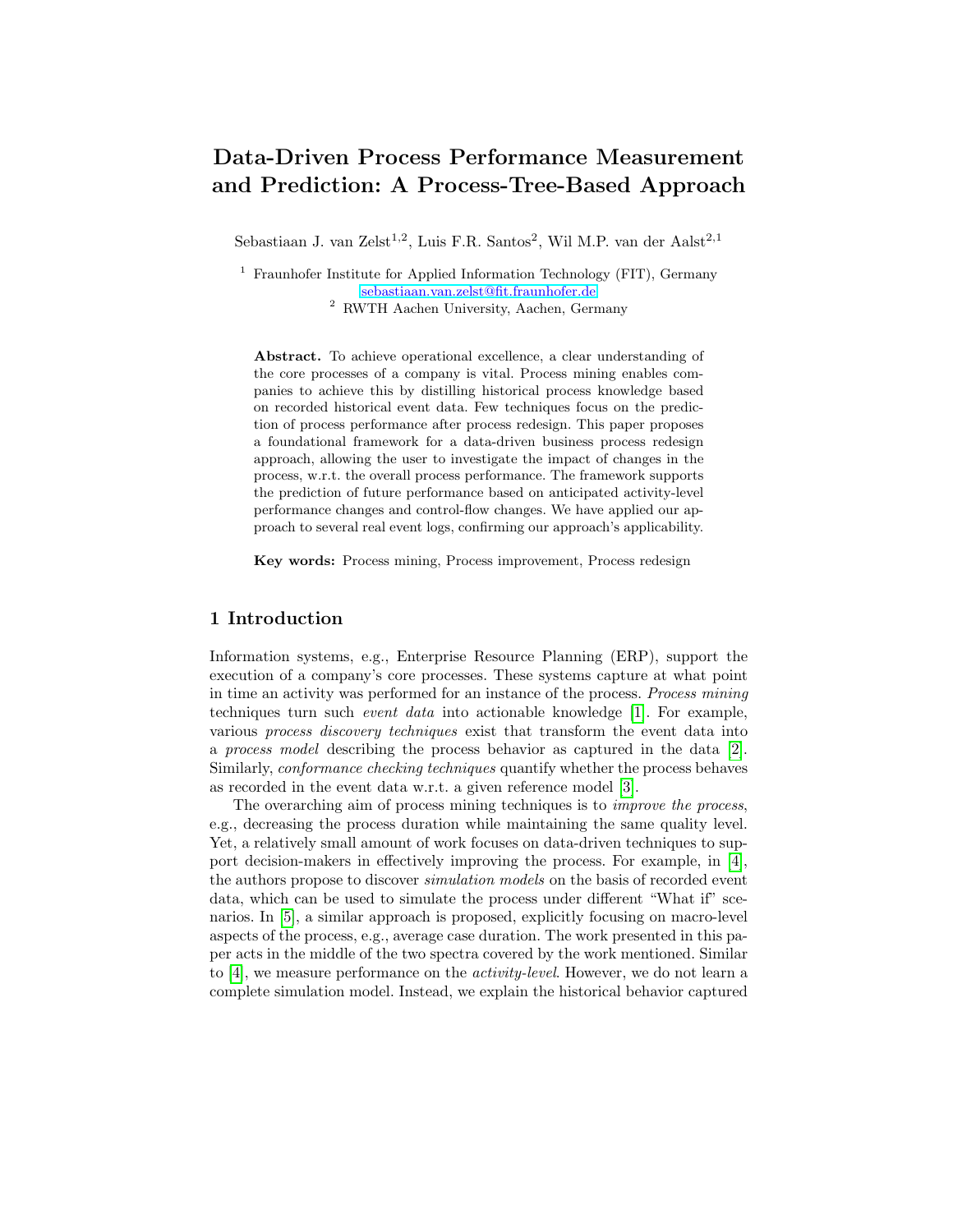<span id="page-1-0"></span>2 S.J. van Zelst et al.



Fig. 1: Overview of our proposed framework. The current process performance is quantified in the context of a (given) process model. Anticipated performance changes are injected to compute possible future performance.

in the event log in the context of a model specifying the process behavior. We use the annotated model for the prediction of future behavior.

In [Fig. 1,](#page-1-0) we depict the proposed framework. An event log and a process model act as the input artifacts. We compute *timed partial order alignments*, which we use to quantify the process's historical performance in the context of the given model. Our framework supports the assessment of changes in the timeperformance of activities (either waiting or service time), and it supports stacking multiple anticipated improvements of the process. Since our framework takes an arbitrary process tree as an input, it is possible to extend it to calculate the effect of control-flow changes. We have evaluated a prototypical implementation of our framework using several collections of real event logs. Our experiments confirm that our framework allows us to identify the main bottlenecks of the process. Furthermore, we observe that, in some cases, the process model used as an input influences the measured performance of the bottlenecks identified.

The remainder of this paper is organized as follows. [Section 2](#page-1-1) discusses related work. In [Section 3,](#page-2-0) we present background notions. In [Section 4,](#page-3-0) we present our framework, which we evaluate in [Section 5.](#page-6-0) [Section 6](#page-6-1) concludes this paper.

## <span id="page-1-1"></span>2 Related Work

We refer to [\[1\]](#page-7-0) for an overview of process mining. Most papers on prediction, focus on intra-case prediction, e.g., see [\[6\]](#page-7-5). Early work, e.g., [\[7\]](#page-7-6), learns and uses annotated transition systems to predict possible future states of running processes. In [\[8\]](#page-7-7), LSTM neural networks for predicting the next activity/remaining time for a process instance are studied. Data-driven global performance measurement and prediction are studied less intensively. In [\[9\]](#page-7-8), the authors structure the field and identify the lack of relevant work in this space. Arguably the first work in this domain, i.e., [\[10\]](#page-7-9), proposes to learn simulation models. In [\[11\]](#page-7-10), a generic framework describing the integration of data-driven simulation models in process improvement/redesign is presented. More recently, the application of system dynamics modeling in the context of process mining has been studied [\[5\]](#page-7-4).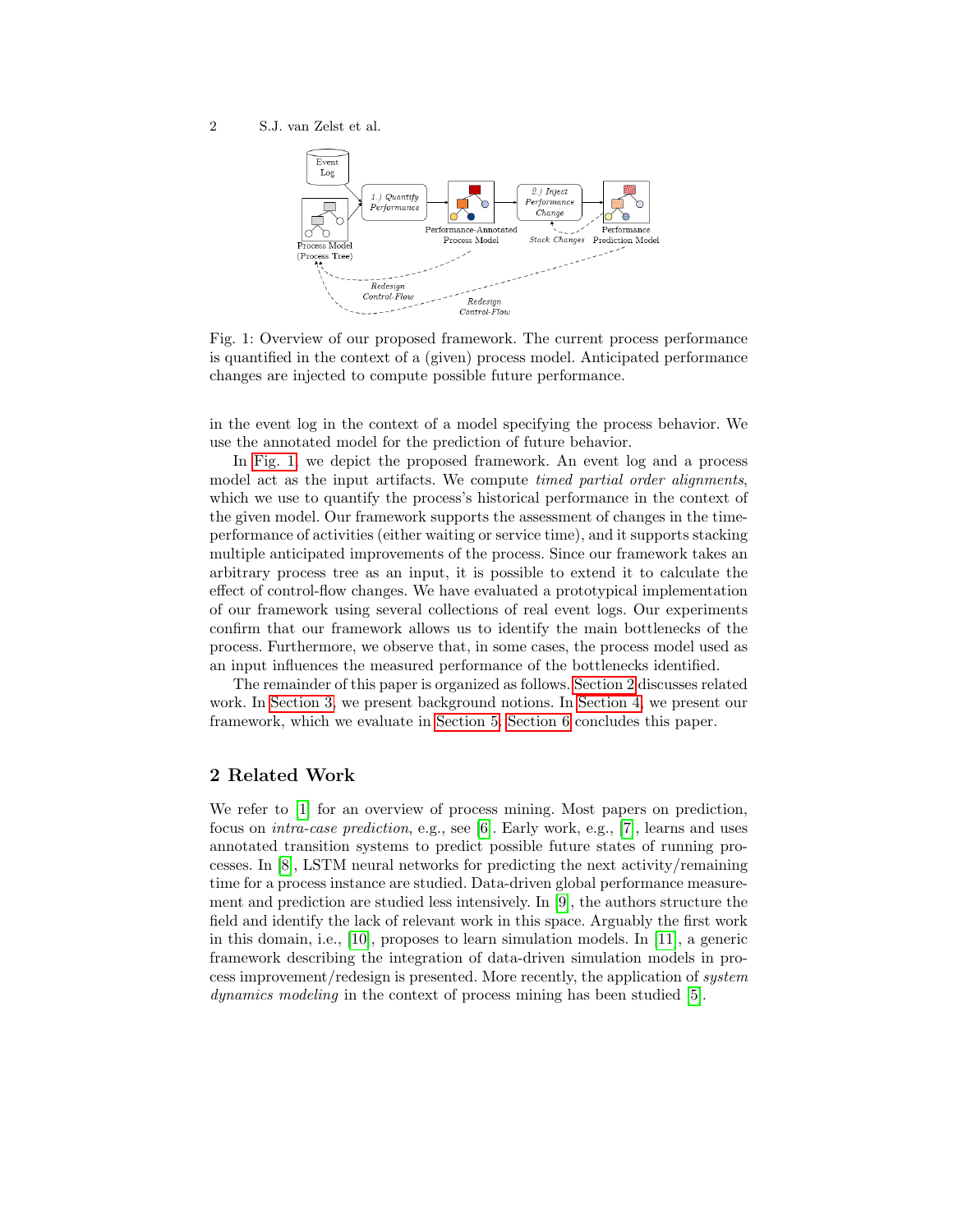<span id="page-2-1"></span>

Fig. 2: Example event log [\(Fig. 2a\)](#page-2-1) and Partially-Ordered Case (POC) [\(Fig. 2b\)](#page-2-1).

## <span id="page-2-0"></span>3 Background

Event Data; Information systems store the historical execution of processes in event logs. In [Fig. 2a,](#page-2-1) we depict an example event log. Each row refers to an activity instance describing an executed activity. Activity instances describe several data attributes, e.g., the activity name, timestamps, resource, etc. The first row of [Fig. 2a](#page-2-1) describes an instance with id 35, describing activity Register, executed on January 2nd 2020, from 12:23 until 12:25, in the context of a process instance with identifier 7. Activity instances referring to the same process instance compose a case, e.g., in the context of case-id 7:  $Register(a)$ , Analyze  $Defect(b)$ , Inform  $User(q)$ , Repair(Simple)(c), Test Repair(e), Archive Repair(h). Hence, a case describes a collection of activity instances. Since activity instances record a start and an end time, they may overlap in time, e.g., consider instances 37 (Inform User) and instance 38 (Repair (Simple)). We assume a strict partial ordering (an irreflexive, anti-symmetric and transitive relation) of the activity instances that belong to a case. In [Fig. 2b,](#page-2-1) we depict a Partially Ordered Case (POC) representation for Case 7. An event log is a collection of cases.

Process Trees; We use process trees as a process modeling formalism, i.e., rooted trees in which the internal vertices represent control-flow constructs and the leaves represent activities. In [Fig. 3a,](#page-3-1) we depict an example process tree. The sequence operator  $(\rightarrow)$  specifies sequential behavior, i.e., first its left-most child is executed, then its second left-most child, etc. The *exclusive choice* operator  $(\times)$ specifies an exclusive choice between its children. Parallel behavior is represented by the *parallel operator*  $(\wedge)$ , i.e., all children are executed simultaneously/in any order. Repetition is represented by the *loop operator* ( $\circ$ ). The  $\rightarrow$ ,  $\times$ , and  $\wedge$ operator can have an arbitrary number of children. The  $\circlearrowleft$ -operator has exactly two children. Its left child is always executed, i.e., at least once. When executing its right child, we again execute its left-most child to finish the operator. We assume that a process tree describes a set of strict partial orders as its language, e.g., in [Fig. 3b](#page-3-1) we depict one  $Q_1$ . Due to the loop operator  $(v_{2,1})$ , the process tree in [Fig. 3a](#page-3-1) describes an infinite amount of LPO's.

Partially-Ordered Alignments; Alignments [\[3,](#page-7-2) Chapters 7-9] quantify the behavior captured in an event log in terms of a reference process model. We consider Partially-Ordered Alignments (POAs) [\[12\]](#page-7-11). POAs align a POC with a partial or-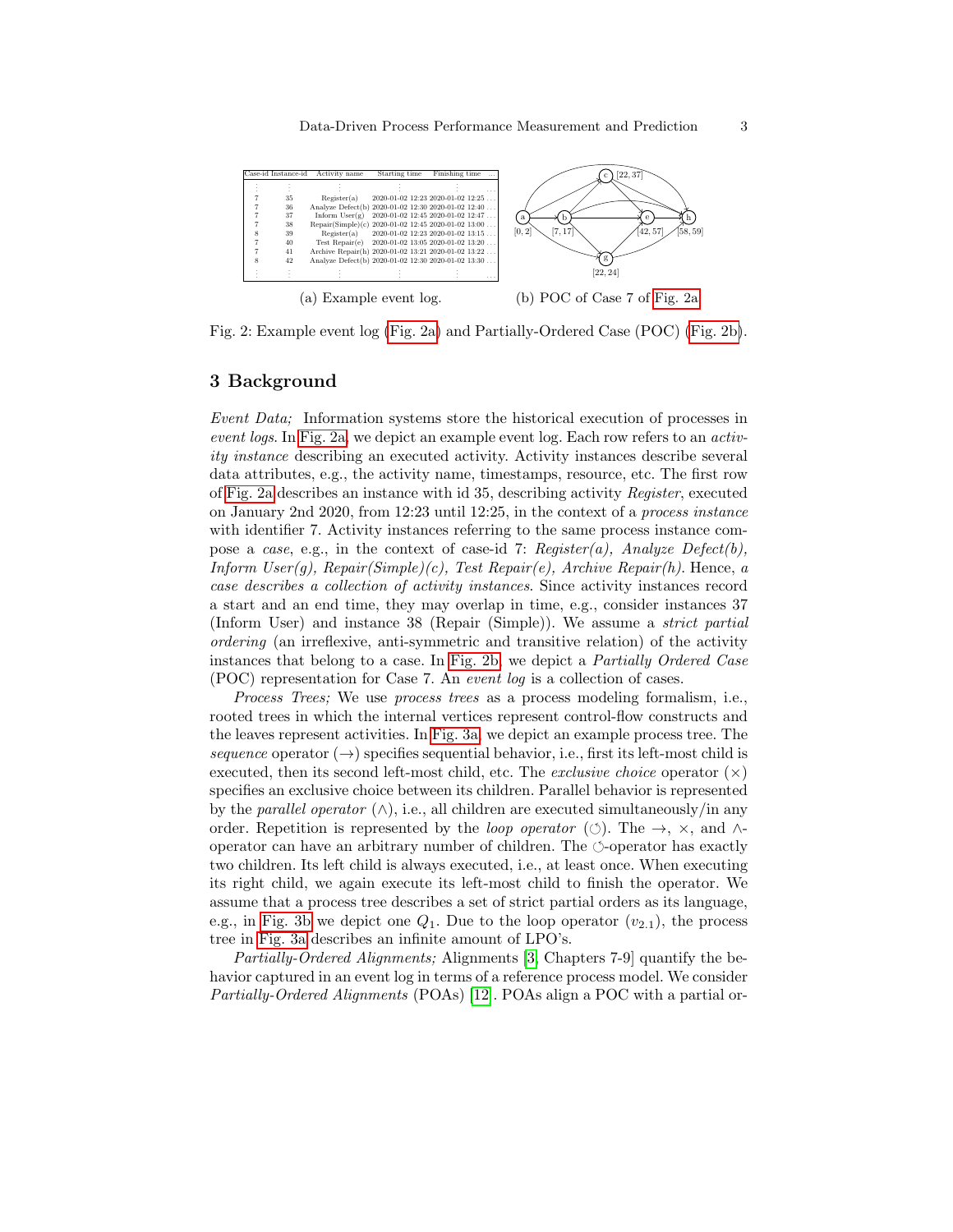<span id="page-3-1"></span>

(a) Example process tree (b) Labeled Partial Order (c) Partially-Ordered Align-Q1. Leaf vertices describe (LPO) that is in the lan-ment (POA) of the POC activity labels, internal ver- guage of  $Q_1$ . tices describe control-flow operators. in [Fig. 2b](#page-2-1) and the LPO in [Fig. 3b.](#page-3-1)

Fig. 3: Example process tree [\(Fig. 3a\)](#page-3-1) and a member of its language [\(Fig. 3b\)](#page-3-1).

der in a process model's language. The elements of alignments are called moves. An observed activity for a case that is also described by the process model is referred to as a synchronous move, e.g., for the POC in [Fig. 2b](#page-2-1) the first activity instance describes activity a, which is in line with any partial order described by  $Q_1$ . We record a *synchronization* as a tuple  $(a, v_{1,1})$  aligning the observed activity instance with label a, with the execution of vertex  $v_{1,1}$ . If an activity occurred that is not described by the model, we write  $(a, \gg)$ , i.e., referred to as a log move. If the model describes behavior that is not observed, written as  $(\gg, v)$  (here v is some leaf node), we refer to a *model move*. The ordering among the moves is extracted from both the POC and the model. In [Fig. 3c,](#page-3-1) we depict a POA of the POC in [Fig. 2b](#page-2-1) and the partial order in [Fig. 3b,](#page-3-1) i.e., only describing synchronous moves. The double-headed arrows represent ordering relations that are both described by the process model and the POC. The single-headed dashed arrow represents an order relation that is only present in the POC.

## <span id="page-3-0"></span>4 POA-Based Performance Measurement and Prediction

Here, we present our framework for data-driven process performance measurement and prediction. We focus on time-based performance, i.e., waiting, service, idle and cycle time. These metrics are schematically visualized in [Fig. 4.](#page-4-0) In the remainder, we describe the steps of the approach: 1.) Performance Quantification and 2.) Performance Change Injection (cf. [Fig. 1\)](#page-1-0).

### 4.1 Performance Quantification

To measure time performance, i.e., as recorded in an event log and conditional to a given process model, we use the notion of Timed Partially-Ordered Alignments (TPOA). In a TPOA, the moves of a POA are associated with timestamps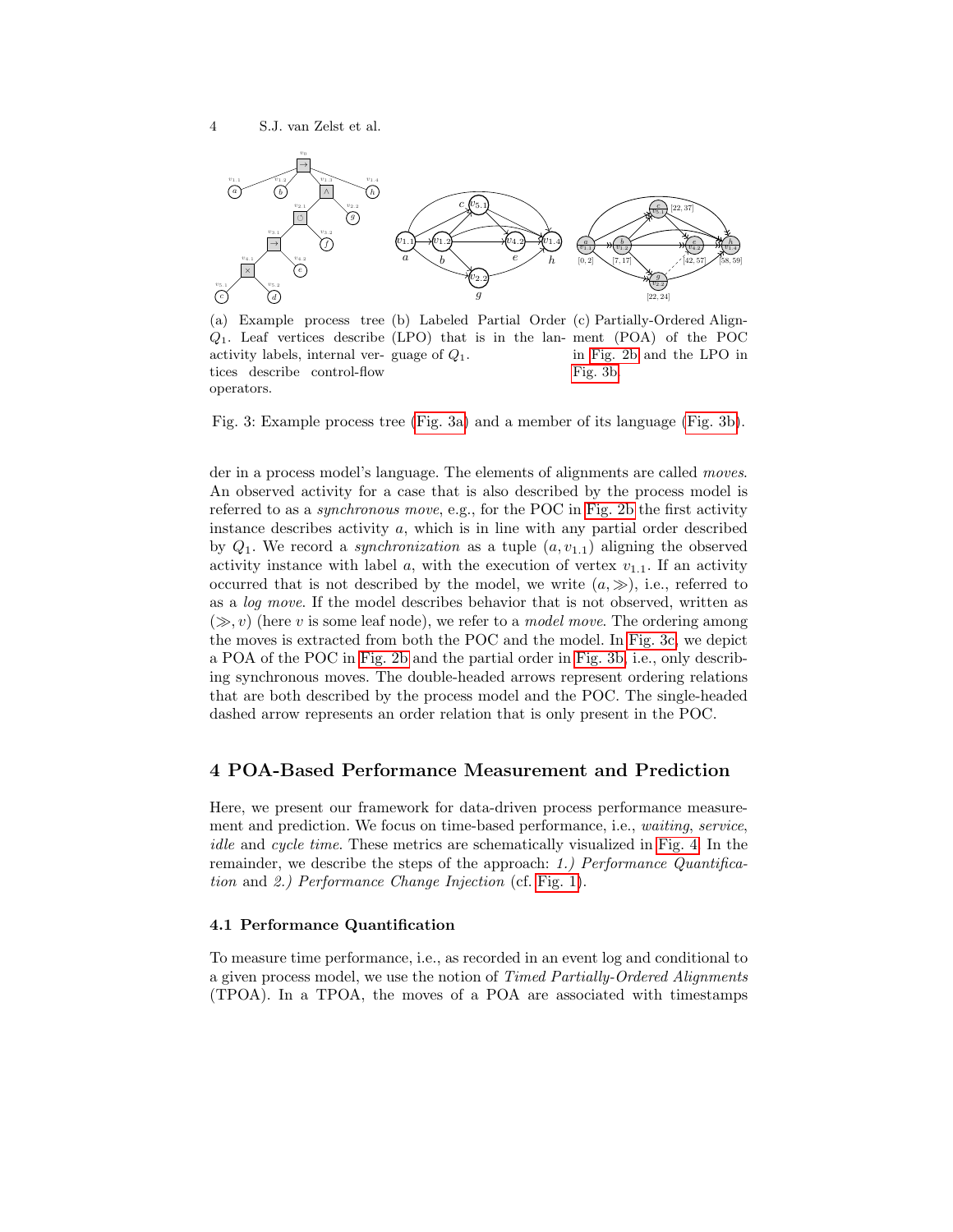<span id="page-4-0"></span>

Fig. 4: Overview of the performance metrics considered.

derived from the event log. For synchronous and log moves, the time range is copied from the event log. Model moves are interpreted as point-intervals, i.e., having a zero-duration (this design decision is easily changed, e.g., by taking the log-based average duration of the activity described by the model move). To compute a point-interval for a model move, we obtain the maximum interval value  $x$  of any of its predecessors in the POA, i.e., according to the model's ordering-relations, which is used as a point-interval of the form  $[x, x]$  or  $[0, 0]$  if the move has no predecessors. In the remainder of this section, we describe and exemplify the computation of the three core metrics considered for an arbitrary subtree of a process tree and a given trace, i.e., based on timed moves.

Service Time; The service time of a (sub)tree comprises all intervals at which it is active, i.e., work has been performed. In [Fig. 4,](#page-4-0) the service time of the root operator, i.e.,  $\otimes$ , consists of three time ranges, i.e.,  $s_1$ ,  $s_2$  and  $s_3$ . The service time range  $s_2$  consists of the service times observed for  $Q_2$  and  $Q_3$ . In the running example [\(Fig. 3c\)](#page-3-1), the service time of  $v_{3,1}$  comprises the service times of moves  $(c, v_{5.1})$  and  $(e, v_{4.2})$ , i.e., ranges  $\{[22, 37], [42, 57]\}$ . The service time of  $v_{1.3}$  is the same, i.e.,  $(q, v_{2,2})$  is executed concurrently with  $(c, v_{5,1})$ .

*Waiting Time*; The waiting time of a (sub)tree, i.e.,  $w$  in [Fig. 4,](#page-4-0) is the time between the tree's enabling until the first activity observed in any of its children. Given a subtree  $Q'$  of a process tree  $Q$ , its waiting time is computed by subtracting the *minimum* starting time of any of the model/synchronous move related to  $Q'$ , from the *maximum* finishing time of any synchronous/model move preceding any move related to  $Q'$ . Consider move  $(e, v_{4.2})$  in [Fig. 3c.](#page-3-1) The move starts at time 42. The maximum finishing time of any move preceding the move is 37 recorded by  $(c, v_{5.1})$ . Hence, the waiting time of the move is captured by the range [37, 42]. We ignore the finishing time of move  $(g, v_{2,2})$ , since  $v_{2,2}$  does not precede  $v_{4,2}$ , i.e., their common ancestor is  $v_{1,3}$  (parallel operator).

Idle Time; Idle time comprises all time ranges in which we observe no activity, yet the process tree has been active before and has not finished yet. For example, the waiting time of  $(e, v_{4.2})$ , i.e., [37, 42] represents the idle time of the subtree formed by  $v_{3,1}$ . We obtain the idle time of an arbitrary subtree by taking the union of all active times of the moves that are part of it, i.e., according to the POA's timed moves. Subsequently, we intersect the complement of the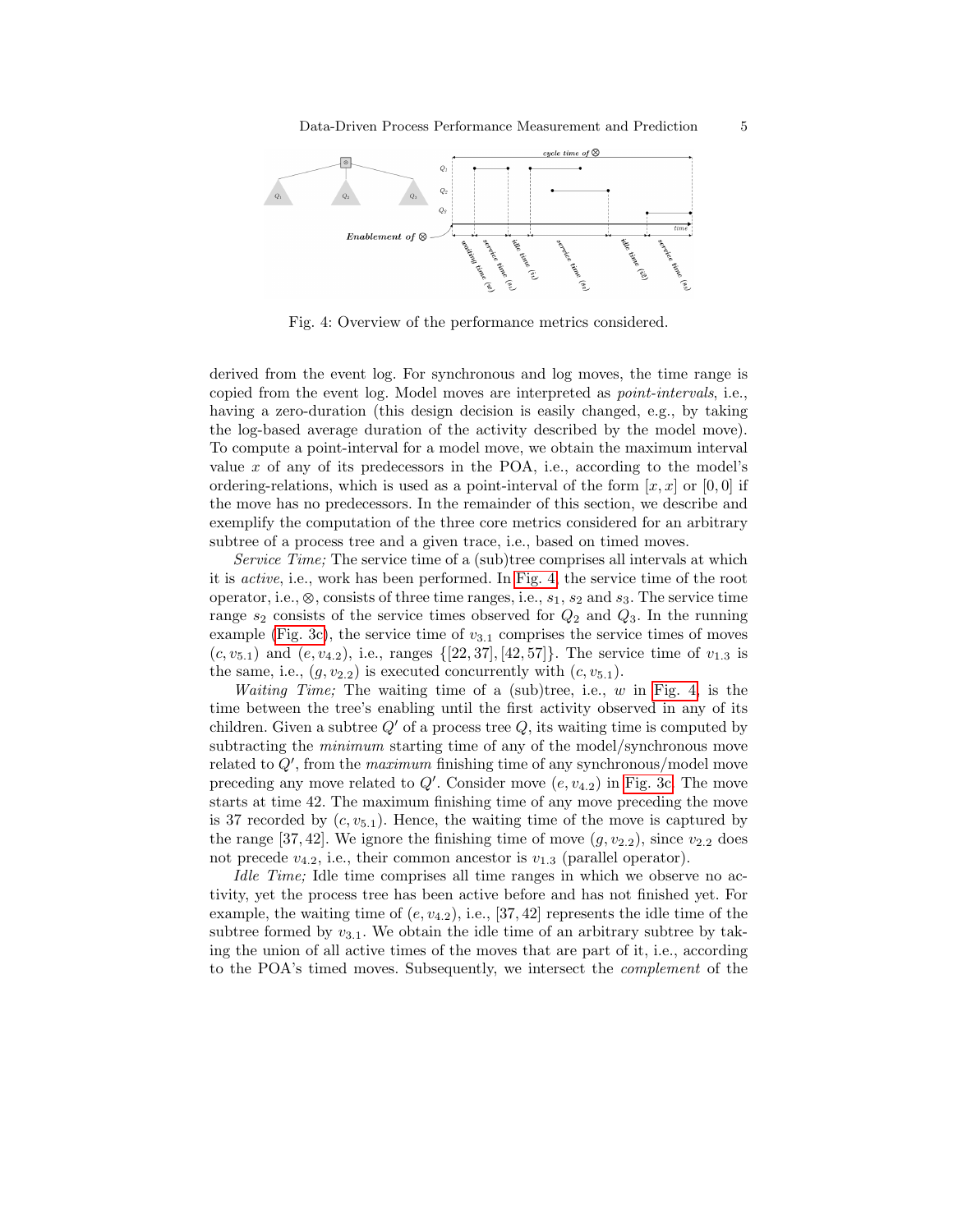6 S.J. van Zelst et al.

aforementioned set of ranges with the range formed by the first start-time and maximum end-time of any of the subtree's moves.

Cycle Time; Each observed instance of a subtree  $Q'$  of some process tree Q, generates a singleton waiting time interval as well as a set of service and idle times respectively. Hence, the cycle times of a subtree are calculated by computing the union of the related sets of waiting, service and idle time.

#### 4.2 Performance Change Injection

We assume that the process owner calculates the effect of changing the process's timeperformance at the activity level, e.g., assessing the impact of a waiting time reduction of 20% of an activity of the process. Given an expected change (either positive or negative), we assume that all other events behave the same. Adopting such a scenario for performance prediction translates to shifting the time range of the timed moves, according to the desired improvement. Consider improving the performance of activity  $c$  in the running example [\(Fig. 2b](#page-2-1) and [Fig. 3c\)](#page-3-1) by 20%. This results in a new service time range of [22, 34] (0.8·(37−22)=12). We shift the range of moves  $(e, v_{4.2})$  and  $(h, v_{1.4})$  by 3, i.e., to [39, 54] and [55, 56] respectively. Hence, the reduction on activity c, yields a ∼5% reduction in the overall flow-time  $\left(\frac{3}{59}\right)$ .

<span id="page-5-0"></span>

Fig. 5: Computation of the new start point of a move  $(m'')$ . Before shifting, move  $m'$  directly precedes  $m''$ , after shifting, it precedes  $m''$ .

We use a *move shift function*, describing how to shift a timed move based on a proposed change. The core idea is to maintain a shift value on both the start and end time of a move of a TPOA. The shift function allows us to derive the (new) interval boundaries described by the timed move. Given some move m with time interval  $[a, b]$  and a corresponding shift function value  $x$  for the start and  $y$  for the end time of  $m$ . The new time interval for m, is equal to the interval  $[a+x, b+y]$  (shift forward in time:  $x<0$  and  $y<0$ ). Moves that have no predecessors in the TPOA are not shifted or shifted on their start/end time according to the performance change, e.g., a 5% reduction of service time on  $(a, v_{1,1})$  in [Fig. 3c,](#page-3-1) yields a shift on its end time of  $2-0.95·2=0.1$ . For a move m that does have predecessor moves, first, a new time range for all its predecessors is computed, i.e., by applying (accumulated) shifting on top of the initially recorded time annotation of the TPOA. The initial shift values of move  $m$  are the difference between the maximum end point of its predecessors excluding any shift (i.e., based on the original time ranges of the predecessors) and the maximum ending point of its predecessors including any shift (i.e., based on the new time ranges of the predecessors). If a move relates to an activity with an anticipated performance change, the change is computed on top of the initially computed shift values. [Fig. 5](#page-5-0) shows an exemplification of the computation.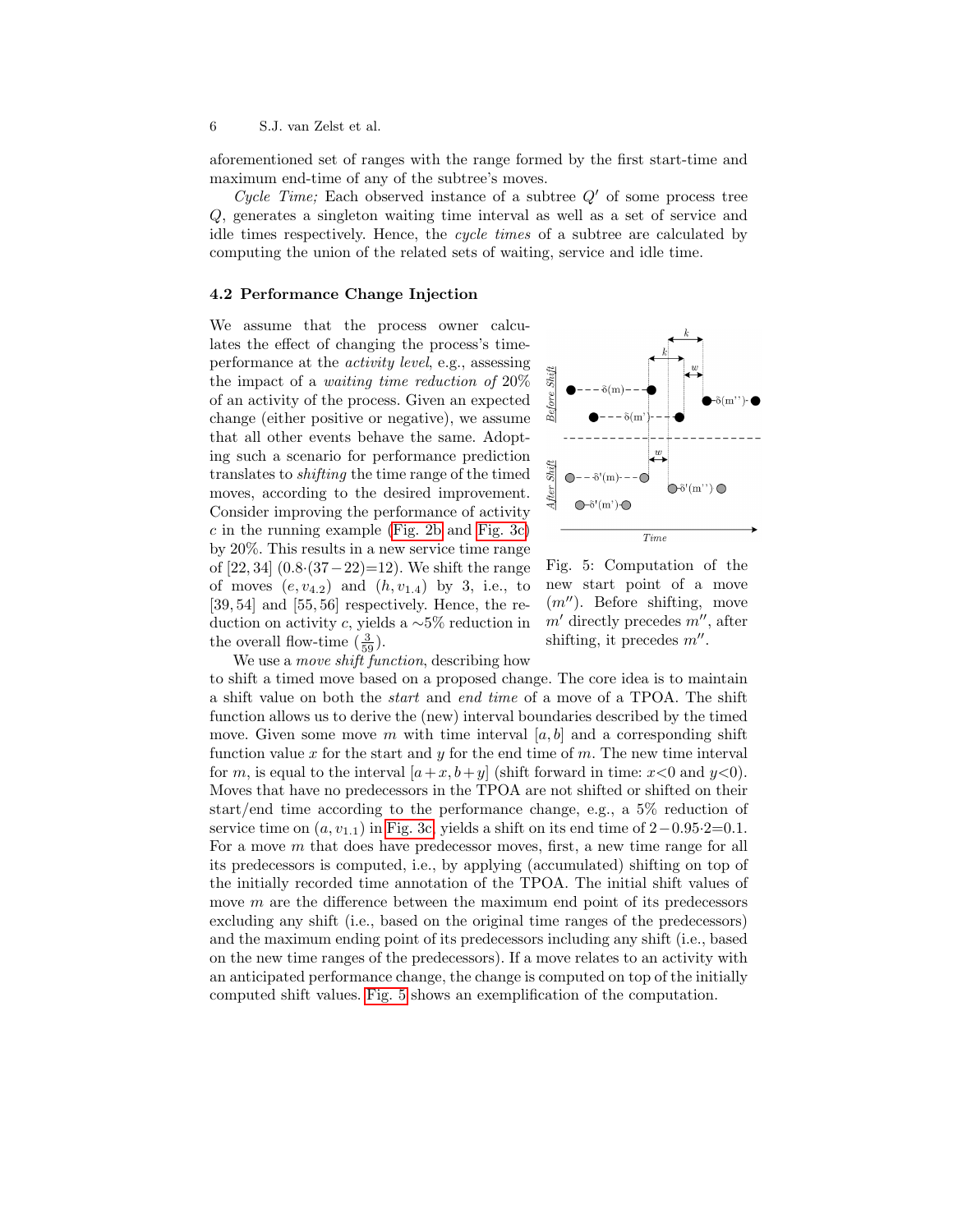| Event Log                                | Discovery        | Detected          |                         |        |                    | Avg. Bottleneck Abg. Overall Rel. Cycle Time Red. Rel. Cycle Time Red. |
|------------------------------------------|------------------|-------------------|-------------------------|--------|--------------------|------------------------------------------------------------------------|
|                                          | <b>Threshold</b> | <b>Bottleneck</b> | Sojourn Time Cucle Time |        | $(1\%$ Bott. Red.) | $(2.5\%$ Bott. Red.)                                                   |
| BPI 2017 [14]                            | 10%              | O.Cancelled       | 479                     | 397.6  | 0.57355%           | 1.43387%                                                               |
|                                          | 60%              | O_Cancelled       | 479                     | 397.6  | 0.57355%           | 1.43387%                                                               |
| BPI 2020 Domestic Declarations [15]      | 10%              | Declaration APP   | 107                     | 304.8  | 0.27794%           | 0.69486%                                                               |
|                                          | 30%              | Declaration APP   | 107                     | 304.8  | 0.27794%           | 0.69486%                                                               |
| BPI 2020 International Declarations [15] | 10%              | Start trip        | 500.7                   | 1244.8 | 0.40223%           | 1.00558%                                                               |
|                                          | 20%              | Start trip        | 500.7                   | 1244.8 | 0.39700%           | 0.99251%                                                               |
| BPI 2020 Request Payment [15]            | 10%              | Payment Handled   | 102.3                   | 315.7  | 0.32398%           | 0.80995%                                                               |
|                                          | 20%              | Payment Handled   | 102.3                   | 315.7  | 0.32398%           | 0.80995%                                                               |
| BPI 2020 Travel Permit [15]              | 10%              | Send Reminder     | 1249.4                  | 1331   | $0.19091\%$        | 0.47728%                                                               |
|                                          | 20%              | Send Reminder     | 1349                    | 1331   | 0.16858%           | 0.42145%                                                               |
| Road Traffic [16]                        | 10%              | Send for Credit   | 11704.8                 | 6976.8 | 0.66604%           | 1.66510%                                                               |
|                                          | 20%              | Send for Credit   | 11704.8                 | 6976.8 | 0.66604%           | 1.66510%                                                               |
| Hospital Billing [17]                    | 10%              | FIN               | 560.2                   | 556.7  | 0.65105%           | 1.62763%                                                               |
|                                          | 20%              | <b>FIN</b>        | 560.2                   | 556.7  | 0.65105%           | 1.62763%                                                               |

<span id="page-6-2"></span>Table 1: Experimental results. Measured performance is in hours (rounded). The impact of the bottleneck reductions is relative to the original cycle time.

## <span id="page-6-0"></span>5 Evaluation

In this section we evaluate our approach. We conducted our experiments using a publicly available implementation of our framework [\(https://github.com/](https://github.com/luisfsts/KPIAlgebras) [luisfsts/KPIAlgebras\)](https://github.com/luisfsts/KPIAlgebras). We use seven publicly available event logs. For each log, we discover two process trees by using different noise threshold values in the discovery algorithm [\[13\]](#page-7-16) (starting with threshold 10% and increasing with steps of 10% until we discover a different process tree). To reduce time consumption, we sampled 1000 cases per event log.

The results of the experiment are presented in [Table 1.](#page-6-2) In all cases, as expected, we observe that using a 2.5% reduction on the bottleneck yields a better improvement on the overall cycle time of the process, i.e., roughly 2.5 times the 1% reduction. Only in the BPI 2020 Travel Permit data [\[15\]](#page-7-13), the model impacts the measured cycle time of the identified major bottleneck in the process. Upon inspection, this is the case because the 10%-model incorporates more synchronizations of the bottleneck activity, and hence, more performance measurements, leading to a slightly lower measured activity sojourn time. Furthermore, the aforementioned event log and the BPI 2020 International Declarations [\[15\]](#page-7-13) event log are the only two event logs in which the process model has an influence on the global performance reduction.

## <span id="page-6-1"></span>6 Conclusion

In this paper, we presented a foundational framework that allows us to measure the time-based performance of a process, based on historically logged event data. The framework exploits partially ordered alignments (POAs), which are annotated with time-based performance information derived from the data. The use of POAs supports the use of data that records both start and end times of events. The effect of anticipated changes of activity-level performance can be injected into the framework. In our evaluation, we highlight the applicability of our tool using real event data.